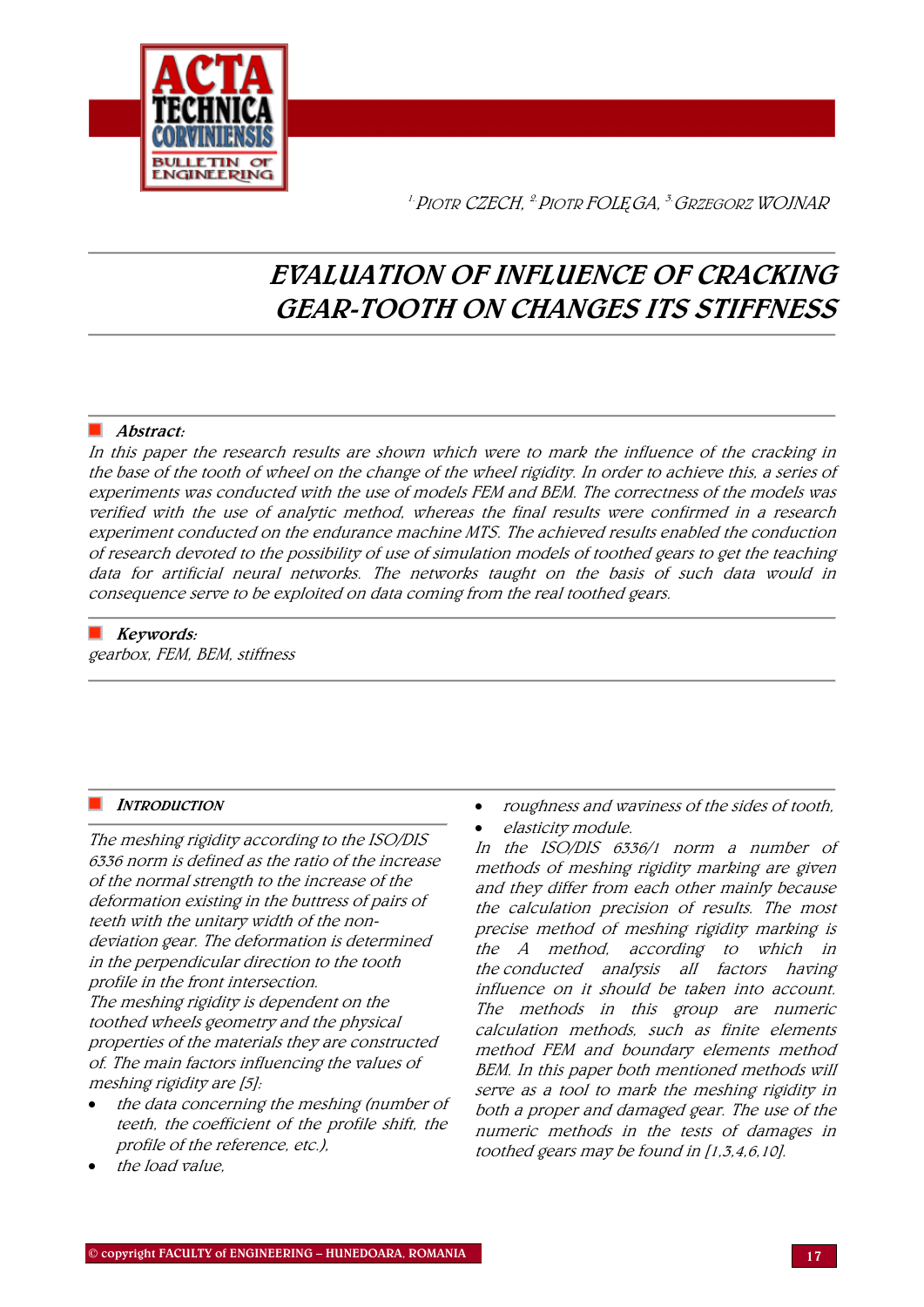## ACTA TECHNICA CORVINIENSIS – BULLETIN of ENGINEERING

In the literature one may find the simplified methods of meshing rigidity marking. Among them there is the suggested in [7] method of analytic marking of the meshing rigidity. That method, however, has serious limitations preventing the conduction of a complete experiment. This limitation is the possibility to mark the value of the meshing rigidity only for the undamaged teeth of the toothed gears. In this paper that method was use to verify the numeric models FEM and BEM.

Additionally on the endurance machine MTS the experimental verification of the results was conducted

#### ANALYTIC METHOD OF MARKING THE MESHING STIFFNESS

In paper [7] the following analytic way of marking the meshing stiffness was suggested:

- defining the material constants, the geometry of the tooth and the size of the load,
- marking the deflection of the tooth in the chosen points of the normal strength application to the profile,
- marking the deflection of the co-operating tooth in the previously assumed points of strength application (teeth co-operation),
- calculation of the flattening of the surface of both teeth in the successive points of contract,
- marking the total deformation of the pair of teeth,
- marking the meshing rigidity in separate defined co-operation points.

Marking of the changes in rigidity of a tooth in a pinion, the wheel and the meshing is conducted with the use of the dependence:

$$
C_1 = \frac{F}{w_1} \tag{1}
$$

$$
C_2 = \frac{F}{w_2} \tag{2}
$$

$$
C_z = \frac{F}{\frac{F}{C_1} + \frac{F}{C_2}}
$$
 (3)

where:

- *F* unitary load strength [N/mm],
- *w*1 deflection of the tooth in pinion [μm],
- $w_2$  deflection of the tooth of wheel [ $\mu$ m],
- $C_1$  rigidity of the tooth of pinion [N/mm  $\mu$ m],
- $C_{2}$  rigidity of the tooth of wheel [N/mm  $\mu$ m],
- *Cz* – meshing rigidity [N/mm μm].

Because this method does not enable to mark the tooth rigidity with a cracked base, it was used only to verify the numeric models of FEM and BEM.

In order to verify the FEM and BEM models, the results achieved with the use of them were compared with the results achieved with the use of Müller analytic method.

An example presented in [7] was used, with the following assumptions:

- *number of teeth of pinion*  $z_1 = 20$ .
- **number of teeth of a wheel**  $z_2 = 35$ **.**
- coefficient of the shaft of the pinion profile  $x_1 = 0.3$ ,
- $x_2 = 0,1$ . współczynnik przesuni*ę*cia zarysu koł<sup>a</sup>
- *f* thickness of the pinion  $s_{f1} = 2,033$  (this value corresponds with the value of the toothed gear module),
- **•** wheel thickness  $s_{f2} = 2.077$  (this value corresponds with the value of the toothed gear module),
- angle of the profile  $\alpha = 20$  [ $\degree$ ],
- tip clearance  $c<sub>o</sub> = 0,2$  (this value corresponds with the value of the toothed gear module),
- the height of the tool head  $h_{ao} = 1.25$  (this value corresponds with the value of the toothed gear module),
- **•** *scale on the principal circle*  $p_b = 0,282$  (this value corresponds with the value of the toothed gear module),
- $\blacksquare$  number of contact  $\varepsilon_{\alpha} = 1,525$ ,
- unitary load  $Q = 4$  [MPa].

In the analysis of the meshing stiffness values marked with the use of numeric methods FEM and BEM and the Müller analytic method one may state their conformity in quality and quantity. The differences between the results achieved in Müller analytic method, FEM and BEM equalled 10 [%]. The differences in the achieved results may result from not taking into account in numeric calculations the contact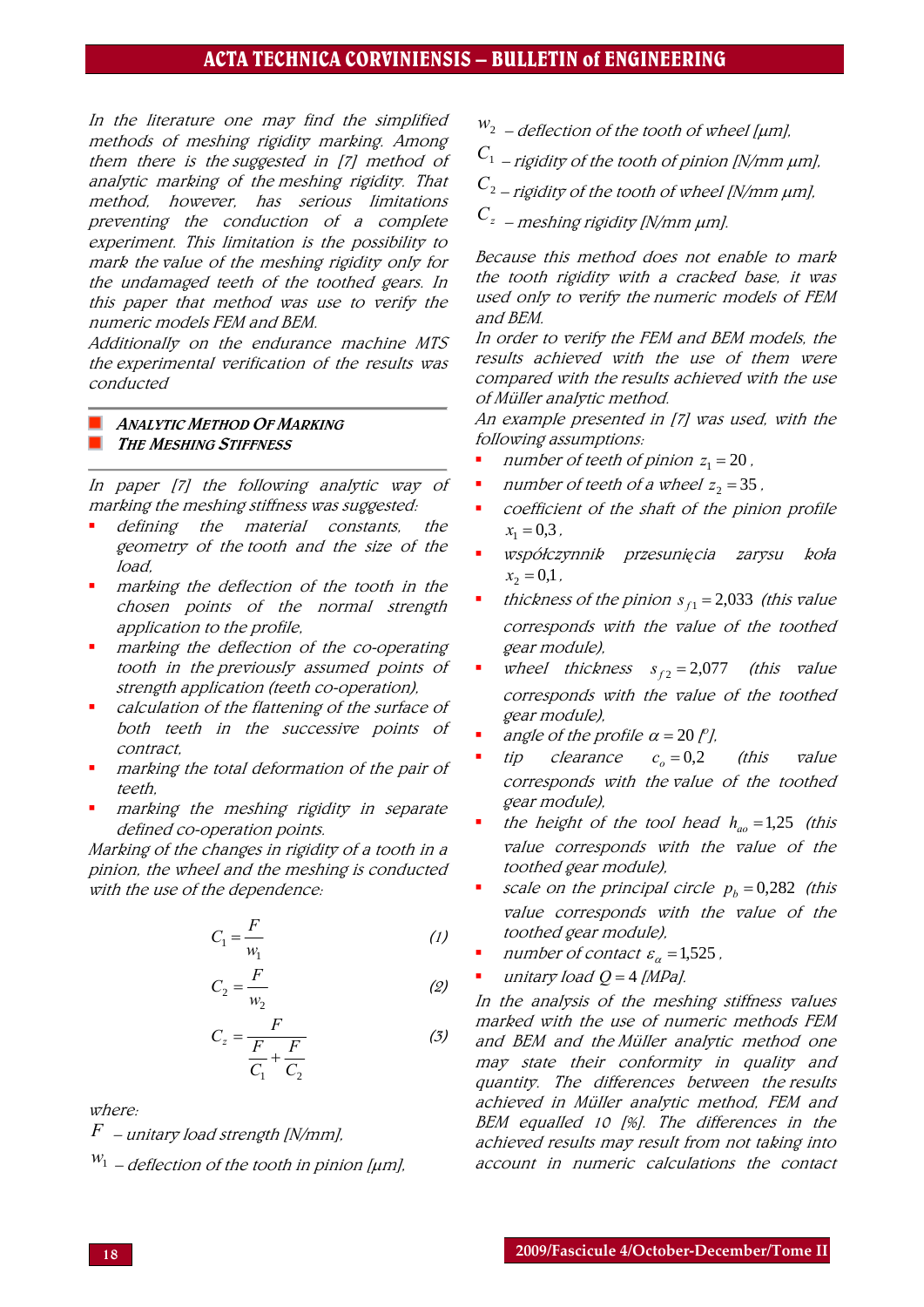effects, which is the flattening of the teeth surfaces.

#### **MARKING OF THE MESHING STIFFNESS WITH** THE USE OF FINITE ELEMENTS METHOD

Marking of the meshing stiffness with the use of FEM method enables to take into account all factors appearing in contact of teeth in toothed gears. Such complete approach to the issue causes numeric difficulties and rather long numeric calculation time. That is why after conduction of a number of numeric experiments a simplified method of marking the meshing stiffness based on the assumptions of the analytic method shown in paper [7] was worked out.

After generating the profile of the pinion tooth and the wheel, the deformations are marked in points of strength application, and next the rigidity changes of a single tooth in a radius function separately for the pinion and for the wheel. Next, having in mind the course of rigidity changes of single teeth it is possible to mark the meshing rigidity of one pair of teeth in a randomly chosen point on the contact line. Knowing the meshing rigidity of one pair of teeth it is possible to mark the meshing rigidity in a multi-pair contact.

The geometry of the profile of a pinion tooth and the wheel was marked as a set of points coordinates on specially created software prepared by Transport Faculty of Silesian University of Technology. This software enables, in accordance with the assumed pinion or wheel parameters (module, number of teeth, correction, etc.) to mark the curve describing the evolvent part of the tooth profile and the shape of the tooth foot according to [9].

In the calculations three teeth of a wheel were used with fastened rim and normal strength to the profile loading the middle tooth. The unitary load strength was applied in successive points of the tooth profile. Those points were placed on the corresponding radii of the gear, being the equivalent of various points of teeth cooperation on the contact line.

In order to create the numeric model of the pinion and the wheel the program Cosmos/M. The net with the appropriately chosen density was constructed of elements type PLANE2D.

The created numeric model took into account the real shape geometry of a tooth and the

deformation of the toothed wheel rim. In the conducted calculations, during marking the meshing rigidity, the flattening of the surface of both teeth in successive points of contact caused by the touch of those surfaces was not taken into consideration.

In order to mark the influence of the crack in a tooth base on the meshing rigidity such wheels were used with parameters corresponding to the assumed during the simulation research with the use of dynamic model of a gear and the tests on the rotating power post FZG [2].

The crack in the foot of the tooth was modelled as an undercut with parameters presented in fig. 1.



Fig. 1 Way of modelling the crack in the tooth foot.



Fig. 2 Meshing rigidity marked with the use of FEM method, with the depth of the undercut:  $A - O$  [mm],  $B-1$  [mm],  $C-2$  [mm],  $D-3$  [mm].

The rigidity of the meshing marked with the use of FEM method are shown in fig. 2.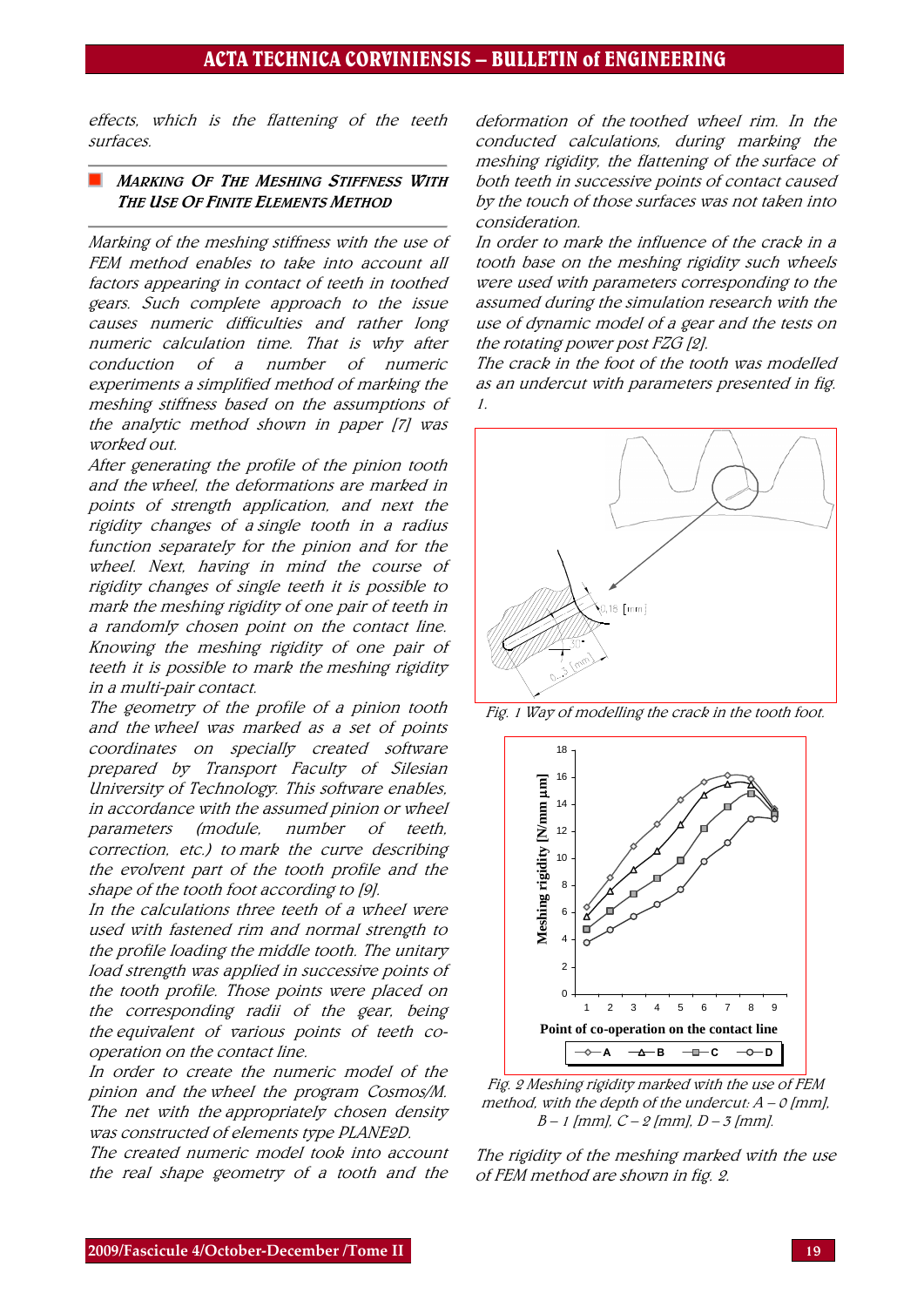## ACTA TECHNICA CORVINIENSIS – BULLETIN of ENGINEERING

The position of the undercut was chosen in the point where the biggest concentration of the stress appeared in the foot of tooth on its stretched side [1,6,8,10]. The width and the depth of the gap were in accordance with the one assumed during tests on the real object of the working gear on FZG stand [2].

The tests were conducted for the correct gear and the gar with a defect in the form of a crack in the foot of wheel tooth.

The conducted analyses confirmed the correctness of the assumption in paper [2] about the decrease of meshing rigidity in case of appearing crack of the tooth base.

#### **MARKING OF THE MESHING RIGIDITY WITH** THE USE OF BOUNDARY ELEMENTS METHOD

In order to mark the meshing rigidity with the use of BEM method, special software was used, created for this purpose on the Faculty of Transport of Silesian University of Technology. This software enables to generate any profile of the teeth of a wheel and the calculation of the rigidity for wheels without damages, as well as with appearing damage in the form of a crack in the tooth base.

The assumptions of the tests were the same as the ones for FEM method.

The software, which was used, enables the refinement of the points of the tooth profile in places of biggest stresses concentration. This application enables the analysis of the flat state of the deformation, making it possible to take into the concentration directly the points describing the profile of the tooth as kinematic pairs of the boundary elements. In the tests the elements with three kinematic pairs and square functions of shape were used. The support method and the way of force application were in accordance with the ones assumed in meshing rigidity tests with the use of FEM method.

The conducted experiment was repeated for an undamaged wheel and for a wheel with an undercut in the foot of the tooth. The undercut was done on the depth of 1, 2 and 3  $[mm]$ , which was in accordance with the tests on a real object of a working gear on a rotating power post [2].

The results for meshing rigidity, achieved after BEM analysis, are presented in fig. 3.

The assumptions presented in paper [2] concerning the decrease of the meshing rigidity in case of the crack appearing at the base of the tooth were confirmed by the achieved results.



Fig. 3 Meshing rigidity marked with the use of BEM method, with the depth of the undercut:  $A - O$  [mm],  $B-1$  [mm],  $C-2$  [mm],  $D-3$  [mm].

#### **EXPERIMENTAL VERIFICATION OF THE RESULTS**

The aim of the tests was the experimental verification of the designed numeric model of a toothed wheel.

The machining station tests were conducted on a resistance machine MTS-810 with a power range up to 50 [kN] (fig. 4).



Fig. 4 The MTS-810 machine.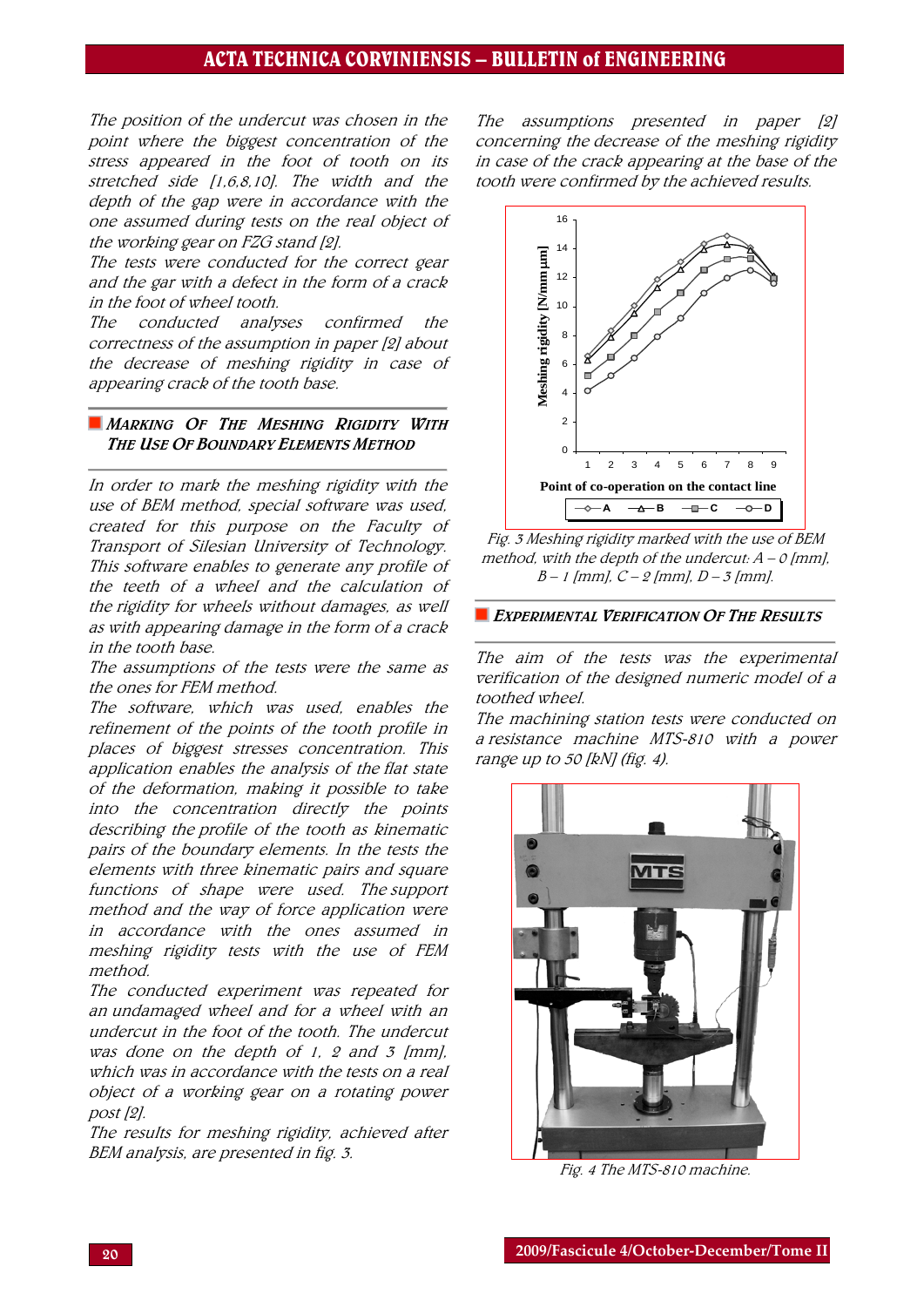The use of the MTS machine in tests enables the conduction of the thermo-mechanical endurance tests.

The conducted tests were performed with steering of power ranging from 0 to 7.5 [kN]. The power range was chosen is such a way, in order not to exceed the elastic deformation. The load was applied on the wheel tooth tip.

In the experiments the deflection in the power application point in the direction of its influence was registered with the use of extensometers joined with the registration device.

The tests were conducted for an undamaged wheel and for a wheel with a modelled undercut in the tooth foot at the depth of 1, 2 and 3 [mm].

The parameters of the tested wheel were in accordance with the used in dynamic model tests of a toothed gear and the conducted test on rotating power post FZG [2].

The achieved results of the experiment were compared with the results achieved during tests with the use of FEM and BEM and put together in fig. 5.





The conducted tests on an endurance machine MTS confirmed the correctness of the numeric experiments using FEM and BEM.

The appearing differences may result from the applied methodology, different in case of each experiment.

#### CONCLUSION

On the basis of the achieved results, in paper [2] the following influence of the crack in the tooth foot on the change of meshing rigidity was assumed:

- 0 [mm]: 0...9 % change of meshing rigidity,
- 1 [mm] 10...19 % change of meshing rigidity,
- 3 [mm] 30...40 % change of meshing rigidity.

These assumptions enabled in the next part of the tests [2] to check the correctness of neural classifiers work, which were taught with the use of standards achieved from a dynamic model of a toothed gear working in a power transmission system. The testing process, however, was conducted using data achieved from a real gear [2].

#### **REFERENCES**

- [1.] CIAVARELLA M., DEMELIO G.: Numerical methods for the optimization of specific sliding, stress concentration and fatigue life gears. International Journal of Fatigue 21 (1999), str. 465-474.
- [2.] CZECH P.: Wykrywanie uszkodze*ń* przekładni z*ę*batych za pomoc*ą* metod sztucznej inteligencji. Rozprawa doktorska. Katowice 2006.
- [3.] DING Y., JONES R., KUHNELL B.: Numerical analysis of subsurface crack failure beneath the pitch line of a gear tooth during engagement. Wear 185 (1995), str. 141-149.
- [4.] HOWARD I., JIA S., WANG J.; The dynamic modeling of a spur gear in mesh including friction and crack. Mechanical Systems and Signal Processing (2001) 15(5), str. 831- 853.
- [5.] JA*Ś*KIEWICZ Z., W*Ą*SIEWSKI A.: Przekładnie walcowe. Wydawnictwa Komunikacji i Ł*ą*czno*ś*ci. Warszawa 1992.
- [6.] KRAMBERGER J., SRAML M., POTRC I., FLASKER J.: Numerical calculation of bending fatigue life of thin-rim spur gears. Engineering Fracture Mechanics 71 (2004), str. 647-656.
- [7.] <sup>M</sup>ÜLLER L.: Przekładnie z*ę*bate. Dynamika. Wydawnictwa Naukowo-Techniczne. Warszawa 1986.
- [8.] <sup>M</sup>ÜLLER L.: Przekładnie z*ę*bate. Obliczenia wytrzymało*ś*ciowe. Wydawnictwa Naukowo-Techniczne. Warszawa 1972.
- [9.] <sup>M</sup>ÜLLER L.: Przekładnie z*ę*bate. Projektowanie. Wydawnictwa Naukowo-Techniczne. Warszawa 1996.